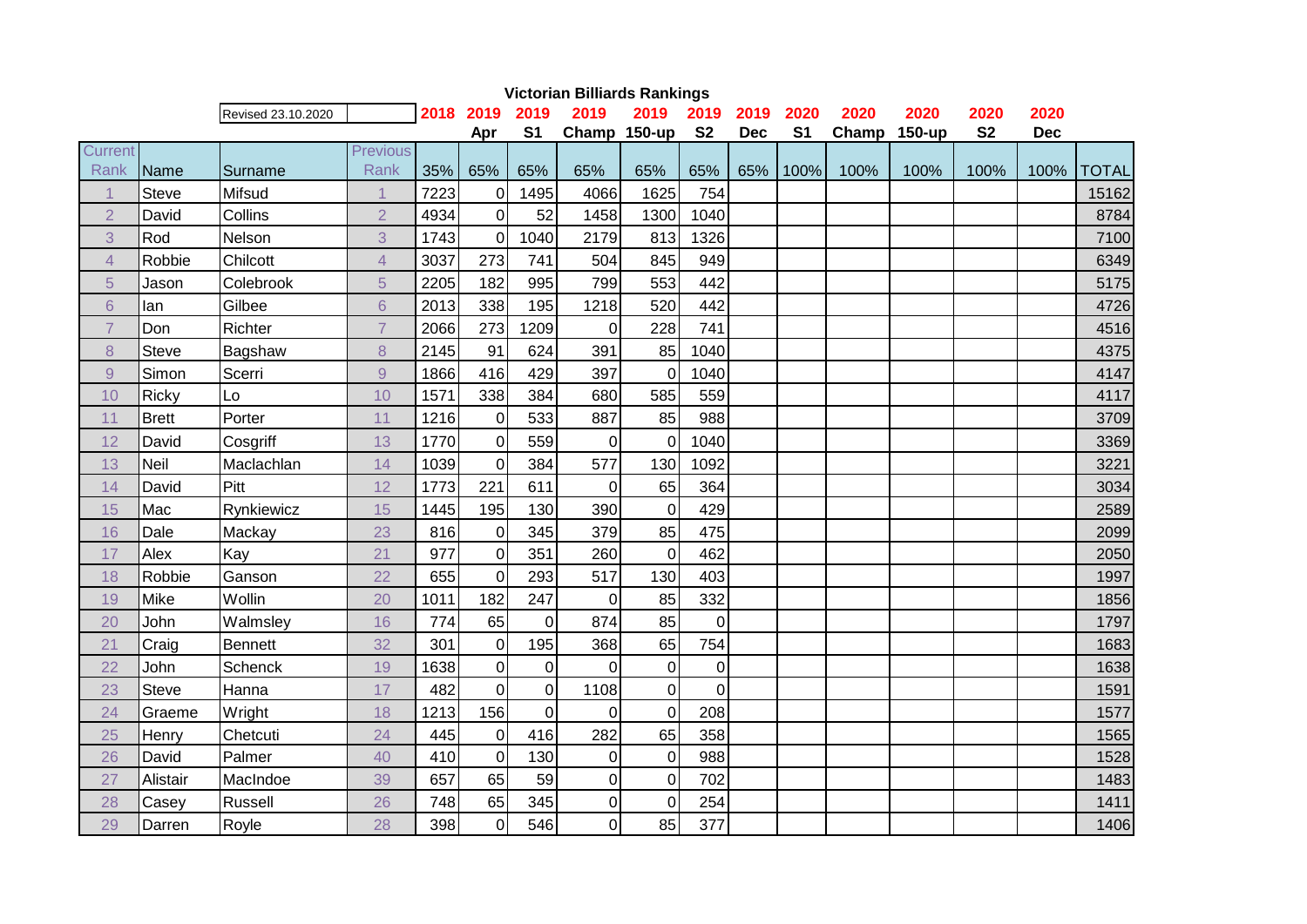| 30 | Kurt         | Dunham        | 51 | 573            | $\overline{0}$ | 0                | $\pmb{0}$      | $\overline{0}$ | 819            |  |  |  | 1392 |
|----|--------------|---------------|----|----------------|----------------|------------------|----------------|----------------|----------------|--|--|--|------|
| 31 | Robert       | <b>Davies</b> | 38 | 428            | $\overline{0}$ | 312              | $\mathbf 0$    | $\Omega$       | 624            |  |  |  | 1364 |
| 32 | James        | Mifsud        | 25 | 646            | 0              | $\boldsymbol{0}$ | $\mathbf 0$    | 699            | $\overline{0}$ |  |  |  | 1345 |
| 33 | <b>Brian</b> | Moulday       | 29 | 398            | $\overline{0}$ | 163              | 582            | $\overline{0}$ | 163            |  |  |  | 1305 |
| 34 | Simon        | Fortune       | 31 | 581            | $\vert$ 0      | 273              | $\mathbf 0$    | $\mathbf 0$    | 403            |  |  |  | 1257 |
| 35 | Ryan         | Bowland       | 27 | 571            | 91             | 0                | 302            | 98             | 65             |  |  |  | 1126 |
| 36 | Phil         | Kovacs        | 52 | 187            | 0              | 143              | 0              | $\Omega$       | 767            |  |  |  | 1097 |
| 37 | John         | Eltringham    | 53 | 291            | $\overline{0}$ | 65               | $\mathbf 0$    | $\overline{0}$ | 611            |  |  |  | 967  |
| 38 | Mick         | Williams      | 41 | 477            | 0              | 91               | $\mathbf 0$    | $\overline{0}$ | 351            |  |  |  | 919  |
| 39 | Ron          | Cole          | 48 | 237            | $\overline{0}$ | 65               | $\pmb{0}$      | $\Omega$       | 559            |  |  |  | 861  |
| 40 | Alan         | Croft         | 33 | 268            | $\Omega$       | 241              | $\overline{0}$ | $\Omega$       | 338            |  |  |  | 847  |
| 41 | Peter        | Politis       | 30 | 806            | $\overline{0}$ | $\mathbf 0$      | $\mathbf 0$    | $\Omega$       | $\overline{0}$ |  |  |  | 806  |
| 42 | Las          | Ifka          | 44 | 404            | 0              | 163              | $\mathbf 0$    | $\overline{0}$ | 228            |  |  |  | 794  |
| 43 | David        | Chigwidden    | 37 | 354            | $\overline{0}$ | 81               | 178            | 65             | 114            |  |  |  | 792  |
| 44 | Chris        | Coyne         | 35 | 173            | 91             | 507              | $\overline{0}$ | $\Omega$       | $\overline{0}$ |  |  |  | 771  |
| 45 | Dinesh       | Bajaj         | 57 | $\overline{0}$ | $\overline{0}$ | $\mathbf 0$      | 410            | $\overline{0}$ | 358            |  |  |  | 767  |
| 46 | Steve        | Harper        | 43 | 369            | $\Omega$       | 163              | $\mathbf 0$    | $\Omega$       | 221            |  |  |  | 752  |
| 47 | Neville      | Harty         | 55 | 324            | $\overline{0}$ | 98               | $\mathbf 0$    | $\overline{0}$ | 286            |  |  |  | 708  |
| 48 | Michael      | Kagan         | 77 | 146            | 0              | $\mathbf 0$      | $\mathbf 0$    | 0              | 553            |  |  |  | 698  |
| 49 | Rod          | McCallum      | 46 | 287            | $\Omega$       | 215              | $\pmb{0}$      | $\overline{0}$ | 195            |  |  |  | 696  |
| 50 | Paul         | Thomerson     | 65 | 246            | $\Omega$       | $\mathbf 0$      | $\mathbf 0$    | $\Omega$       | 442            |  |  |  | 688  |
| 51 | <b>Neil</b>  | <b>Brown</b>  | 47 | 340            | $\overline{0}$ | 221              | $\mathbf 0$    | $\Omega$       | 65             |  |  |  | 626  |
| 52 | Warwick      | Loton         | 45 | 520            | 0              | 98               | $\mathbf 0$    | $\overline{0}$ | $\overline{0}$ |  |  |  | 617  |
| 53 | Charlie      | Lowe          | 36 | 601            | $\overline{0}$ | $\mathbf 0$      | $\mathbf 0$    | $\overline{0}$ | $\overline{0}$ |  |  |  | 601  |
| 54 | Rohan        | Liston        | 50 | 46             | $\overline{0}$ | 260              | $\mathbf 0$    | $\Omega$       | 254            |  |  |  | 559  |
| 55 | Michael      | <b>Kurts</b>  | 56 | 86             | $\overline{0}$ | 163              | $\mathbf 0$    | 98             | 163            |  |  |  | 509  |
| 56 | Kane         | Chigwidden    | 58 | 284            | $\Omega$       | 114              | $\mathbf 0$    | $\Omega$       | 98             |  |  |  | 495  |
| 57 | Boz          | Student       | 68 | 125            | 0              | 146              | $\pmb{0}$      | $\overline{0}$ | 179            |  |  |  | 450  |
| 58 | George       | Spiteri       | 34 | 446            | 0              | $\mathbf 0$      | $\mathbf 0$    | $\Omega$       | $\overline{0}$ |  |  |  | 446  |
| 59 | Eric         | Worsley       | 42 | 73             | $\overline{0}$ | 299              | $\mathbf 0$    | $\overline{0}$ | 65             |  |  |  | 437  |
| 60 | Robert       | Young         | 63 | 237            | 0              | 98               | $\mathbf 0$    | $\Omega$       | 98             |  |  |  | 432  |
| 61 | <b>Bruce</b> | Johnson       | 54 | 297            | $\overline{0}$ | 98               | $\pmb{0}$      | $\overline{0}$ | $\overline{0}$ |  |  |  | 394  |
| 62 | Steve        | Thomas        | 62 | 373            | $\overline{0}$ | $\mathbf 0$      | $\mathbf 0$    | $\overline{0}$ | $\overline{0}$ |  |  |  | 373  |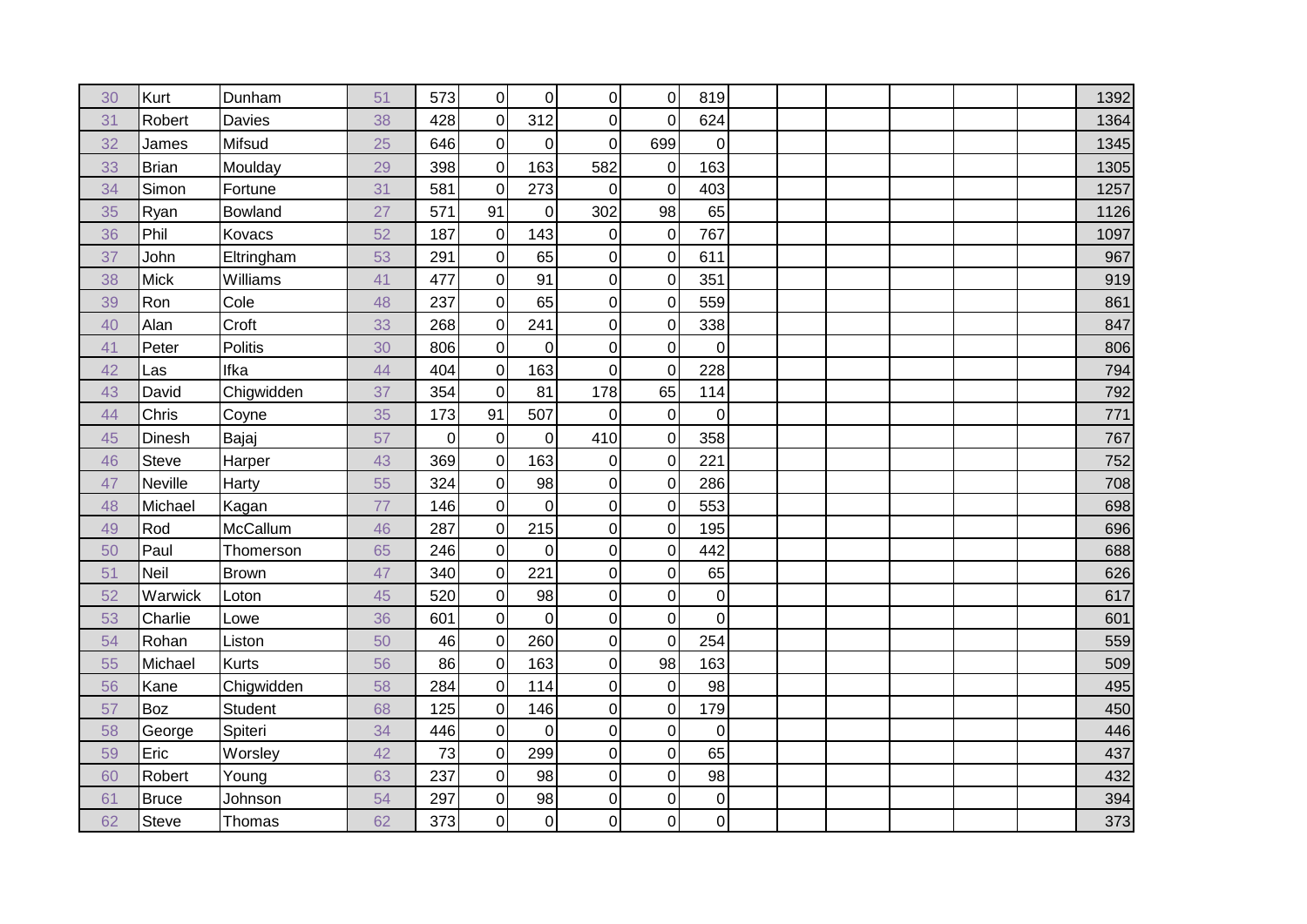| 63 | Marc         | Fridman        | 60  | $\overline{0}$ | $\overline{0}$ | $\overline{0}$ | 361            | $\overline{0}$ | $\overline{0}$ |  |  |  | 361 |
|----|--------------|----------------|-----|----------------|----------------|----------------|----------------|----------------|----------------|--|--|--|-----|
| 64 | Martin       | James          | 75  | 100            | $\overline{0}$ | 98             | $\overline{0}$ | $\overline{0}$ | 163            |  |  |  | 360 |
| 65 | Peter        | <b>Durack</b>  | 127 | 46             | 0              | $\overline{0}$ | $\overline{0}$ | $\overline{0}$ | 312            |  |  |  | 358 |
| 66 | Ralph        | Gray           | 59  | 242            | 0              | 33             | $\pmb{0}$      | $\Omega$       | 65             |  |  |  | 340 |
| 67 | Steve        | Murphy         | 91  | 108            | $\overline{0}$ | $\overline{0}$ | $\mathbf 0$    | $\overline{0}$ | 221            |  |  |  | 329 |
| 68 | Paul         | <b>Bray</b>    | 69  | 109            | $\overline{0}$ | 156            | $\overline{0}$ | $\overline{0}$ | 59             |  |  |  | 324 |
| 69 | Glynn        | McConnell      | 70  | 223            | $\overline{0}$ | $\overline{0}$ | $\overline{0}$ | $\overline{0}$ | 98             |  |  |  | 320 |
| 70 | Peter        | Russo          | 88  | 68             | 0              | 81             | $\mathbf 0$    | $\overline{O}$ | 163            |  |  |  | 312 |
| 71 | Graham       | Moloney        | 79  | 166            | $\overline{0}$ | $\overline{0}$ | $\mathbf 0$    | $\overline{0}$ | 124            |  |  |  | 290 |
| 72 | John         | Lewis          | 94  | $\overline{0}$ | $\overline{0}$ | 130            | $\overline{0}$ | $\overline{0}$ | 156            |  |  |  | 286 |
| 73 | Neville      | Ingels         | 86  | 68             | $\overline{0}$ | $\overline{0}$ | $\overline{0}$ | 85             | 130            |  |  |  | 283 |
| 74 | Darryl       | Whinney        | 83  | 34             | 0              | 130            | $\pmb{0}$      | $\overline{0}$ | 98             |  |  |  | 262 |
| 75 | Robert       | Michelson      | 95  | $\overline{0}$ | $\overline{0}$ | 130            | $\mathbf 0$    | $\overline{0}$ | 130            |  |  |  | 260 |
| 76 | Dale         | Kent           |     | $\overline{0}$ | $\overline{0}$ | $\overline{0}$ | $\overline{0}$ | $\overline{O}$ | 260            |  |  |  | 260 |
| 77 | George       | <b>Skoutas</b> | 71  | 119            | 0              | 114            | $\overline{0}$ | $\overline{0}$ | 16             |  |  |  | 249 |
| 78 | Terry        | <b>Shiells</b> | 66  | 173            | 0              | $\overline{0}$ | $\mathbf 0$    | $\overline{0}$ | 65             |  |  |  | 238 |
| 79 | Greg         | <b>Baker</b>   | 73  | 63             | $\overline{0}$ | $\overline{0}$ | 142            | $\overline{0}$ | 33             |  |  |  | 238 |
| 80 | George       | Hoy            | 67  | 205            | $\overline{0}$ | 33             | $\overline{0}$ | $\overline{O}$ | $\overline{0}$ |  |  |  | 237 |
| 81 | <b>Brian</b> | Remeeus        | 107 | 57             | 0              | 33             | $\overline{0}$ | $\overline{0}$ | 146            |  |  |  | 236 |
| 82 | Bob          | Rendall        | 84  | 68             | 0              | 81             | $\mathbf 0$    | $\overline{O}$ | 81             |  |  |  | 231 |
| 83 | Alec         | Spyrou         | 74  | $\overline{0}$ | $\overline{0}$ | $\overline{0}$ | 206            | $\overline{0}$ | $\overline{0}$ |  |  |  | 206 |
| 84 | Peter        | Brown          | 92  | 57             | $\overline{0}$ | 81             | $\overline{0}$ | $\overline{0}$ | 65             |  |  |  | 203 |
| 85 | Paul         | Cosgriff       | 115 | 55             | 0              | 16             | $\overline{0}$ | $\overline{0}$ | 130            |  |  |  | 201 |
| 86 | Darrin       | McCann         | 76  | 68             | 0              | 98             | $\overline{0}$ | $\overline{O}$ | 33             |  |  |  | 198 |
| 87 | Adrian       | Somerville     | 104 | 34             | $\overline{0}$ | 65             | $\overline{0}$ | $\overline{0}$ | 98             |  |  |  | 197 |
| 88 | Rod          | Vincent        | 82  | $\overline{0}$ | 0              | 163            | $\overline{0}$ | $\overline{O}$ | 33             |  |  |  | 195 |
| 89 | Austin       | DeBono         | 97  | 80             | $\mathbf 0$    | 49             | $\mathbf 0$    | $\overline{0}$ | 65             |  |  |  | 193 |
| 90 | Lenard       | Ciantar        | 85  | $\overline{0}$ | $\overline{0}$ | 150            | $\mathbf 0$    | $\overline{0}$ | 33             |  |  |  | 182 |
| 91 | Gary         | McArdle        | 81  | 174            | $\overline{0}$ | $\overline{0}$ | $\mathbf 0$    | $\overline{0}$ | $\overline{0}$ |  |  |  | 174 |
| 92 | Denis        | Coghlan        | 98  | 57             | $\overline{0}$ | 65             | $\overline{0}$ | $\overline{0}$ | 49             |  |  |  | 171 |
| 93 | Les          | Mighalls       | 111 | 68             | $\overline{0}$ | 16             | $\pmb{0}$      | $\overline{0}$ | 81             |  |  |  | 166 |
| 94 | Raymond      | Sang           | 109 | $\overline{0}$ | $\overline{0}$ | 81             | $\pmb{0}$      | $\overline{O}$ | 81             |  |  |  | 163 |
| 95 | Elliott      | Katz           | 105 | 57             | 0              | 41             | $\overline{0}$ | $\overline{0}$ | 65             |  |  |  | 163 |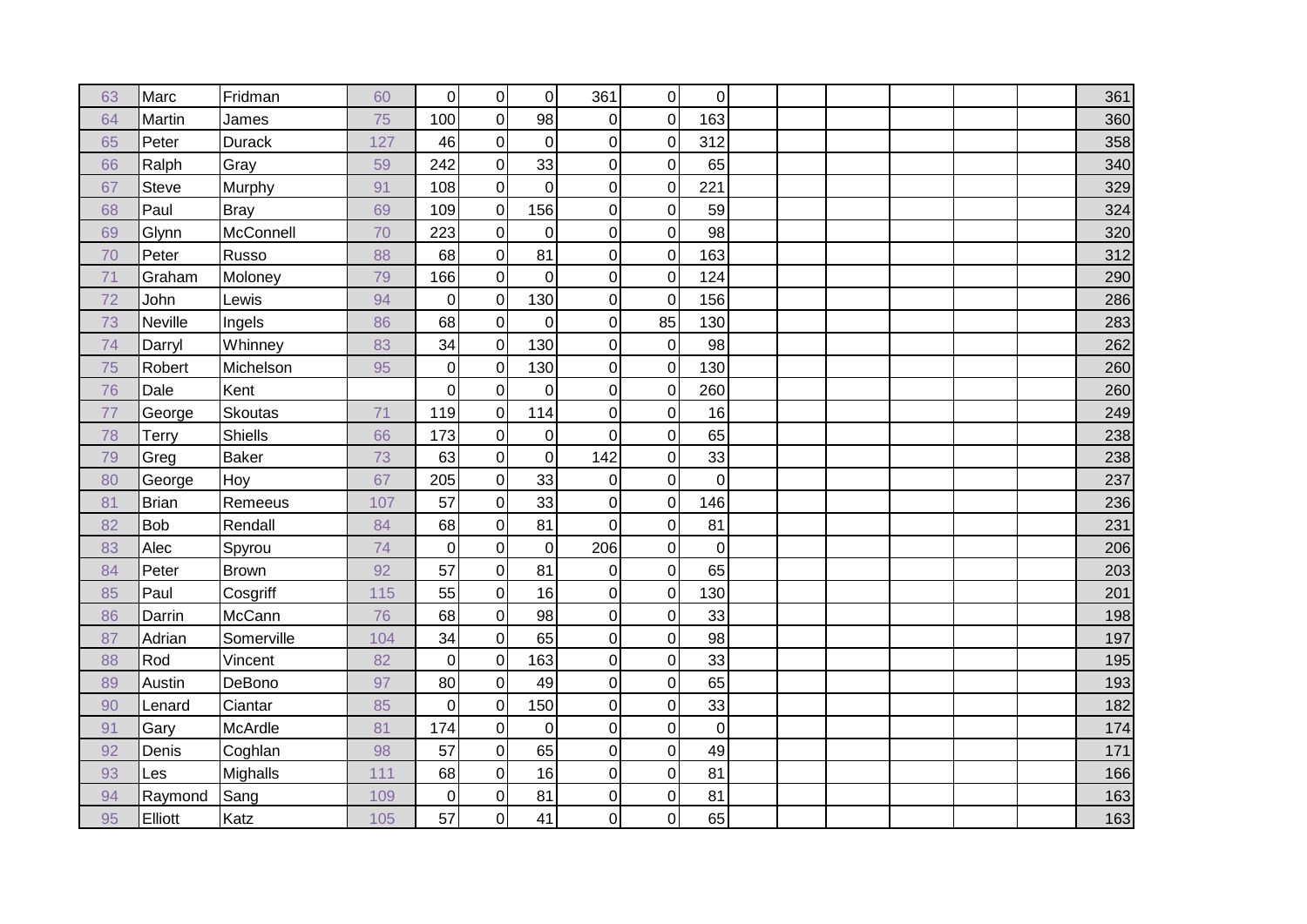| 96  | Steve        | Braszell       | 102 | 46             | $\overline{0}$ | 65               | $\pmb{0}$   | $\overline{0}$ | 49             |  |  |  | 159             |
|-----|--------------|----------------|-----|----------------|----------------|------------------|-------------|----------------|----------------|--|--|--|-----------------|
| 97  | Anthony      | West           | 89  | 155            | 0              | $\mathbf 0$      | $\mathbf 0$ | $\overline{0}$ | $\overline{0}$ |  |  |  | 155             |
| 98  | David        | Heath          |     | $\overline{0}$ | $\overline{0}$ | 0                | $\mathbf 0$ | $\overline{0}$ | 146            |  |  |  | 146             |
| 99  | Stephen      | McIldowie      | 80  | 102            | 0              | 33               | $\mathbf 0$ | $\overline{0}$ | $\overline{0}$ |  |  |  | 135             |
| 100 | Paul         | Lynch          | 116 | $\overline{0}$ | $\overline{0}$ | 65               | $\mathbf 0$ | $\overline{0}$ | 65             |  |  |  | 130             |
| 101 | Bill         | Lindsay        | 99  | 123            | 0              | $\boldsymbol{0}$ | $\mathbf 0$ | $\overline{0}$ | $\overline{0}$ |  |  |  | 123             |
| 102 | <b>Steve</b> | Bamford        | 100 | 120            | $\overline{0}$ | $\overline{0}$   | $\mathbf 0$ | $\overline{0}$ | $\overline{0}$ |  |  |  | 120             |
| 103 | Rudy         | Sulaeman       | 49  | 109            | 0              | $\mathbf 0$      | $\mathbf 0$ | $\overline{0}$ | $\overline{0}$ |  |  |  | 109             |
| 104 | Rod          | Dunham         | 78  | 109            | $\overline{0}$ | $\mathbf 0$      | $\mathbf 0$ | $\overline{0}$ | $\overline{0}$ |  |  |  | 109             |
| 105 | Nick         | Kotros         | 141 | 11             | $\overline{0}$ | $\mathbf 0$      | $\mathbf 0$ | $\overline{0}$ | 98             |  |  |  | 109             |
| 106 | Steuart      | Roe            | 103 | 34             | $\overline{0}$ | 65               | $\pmb{0}$   | $\overline{0}$ | $\overline{0}$ |  |  |  | 99              |
| 107 | Mal          | Waygood        | 90  | 80             | 0              | $\mathbf 0$      | $\mathbf 0$ | $\overline{0}$ | 16             |  |  |  | 96              |
| 108 | Tom          | Cameron        | 106 | 46             | 0              | 49               | $\mathbf 0$ | $\overline{0}$ | $\overline{0}$ |  |  |  | 94              |
| 109 | Wayne        | Clack          | 101 | 91             | $\overline{0}$ | $\mathbf 0$      | $\pmb{0}$   | $\overline{0}$ | $\overline{0}$ |  |  |  | 91              |
| 110 | Jamie        | Gray           | 108 | 46             | $\overline{0}$ | 41               | $\mathbf 0$ | $\overline{0}$ | $\overline{0}$ |  |  |  | 86              |
| 111 | Shane        | <b>Burke</b>   | 110 | 34             | $\overline{0}$ | 49               | $\mathbf 0$ | $\overline{0}$ | $\overline{0}$ |  |  |  | 83              |
| 112 | Peter        | Tepania        | 113 | 80             | $\overline{0}$ | $\mathbf 0$      | $\mathbf 0$ | $\overline{0}$ | $\overline{0}$ |  |  |  | 80              |
| 113 | Richard      | Walpole        | 112 | 46             | $\overline{0}$ | 33               | $\pmb{0}$   | $\overline{0}$ | $\overline{0}$ |  |  |  | 78              |
| 114 | Lino         | Spiteri        | 128 | 46             | $\overline{0}$ | $\boldsymbol{0}$ | $\mathbf 0$ | $\overline{0}$ | 33             |  |  |  | $\overline{78}$ |
| 115 | Richard      | Allen          | 114 | 23             | $\overline{0}$ | 49               | $\pmb{0}$   | $\overline{0}$ | $\overline{0}$ |  |  |  | $\overline{72}$ |
| 116 | Rudi         | Michelson      | 131 | $\overline{0}$ | 0              | 33               | $\mathbf 0$ | $\overline{0}$ | 33             |  |  |  | 65              |
| 117 | Peter        | Cook           | 121 | 57             | $\overline{0}$ | $\overline{0}$   | $\pmb{0}$   | $\overline{0}$ | $\overline{0}$ |  |  |  | 57              |
| 118 | Richard      | Shacksnov      | 120 | 40             | $\overline{0}$ | 16               | $\pmb{0}$   | $\overline{0}$ | $\overline{0}$ |  |  |  | 56              |
| 119 | David        | Doolan         | 119 | 23             | $\overline{0}$ | 33               | $\mathbf 0$ | $\overline{0}$ | $\overline{0}$ |  |  |  | 55              |
| 120 | Paul         | McDonald       | 123 | 34             | $\overline{0}$ | 16               | $\mathbf 0$ | $\overline{0}$ | $\overline{0}$ |  |  |  | 50              |
| 121 | <b>Rick</b>  | Johnson        | 96  | 50             | $\overline{0}$ | $\boldsymbol{0}$ | $\pmb{0}$   | $\overline{0}$ | $\overline{0}$ |  |  |  | 50              |
| 122 | Andrew       | Wartha         |     | $\overline{0}$ | $\Omega$       | $\mathbf 0$      | $\mathbf 0$ | $\overline{0}$ | 49             |  |  |  | 49              |
| 123 | Bill         | Davidson       | 125 | 46             | 0              | $\overline{0}$   | $\pmb{0}$   | $\overline{0}$ | $\overline{0}$ |  |  |  | $\overline{46}$ |
| 124 | lan          | Dungey         | 126 | 46             | $\overline{0}$ | $\mathbf 0$      | $\mathbf 0$ | $\overline{0}$ | $\overline{0}$ |  |  |  | 46              |
| 125 | Charlie      | Chafe          | 64  | 36             | $\overline{0}$ | $\overline{0}$   | $\mathbf 0$ | $\overline{0}$ | $\overline{0}$ |  |  |  | 36              |
| 126 | lan          | Koochew        | 133 | 34             | $\overline{0}$ | $\boldsymbol{0}$ | $\mathbf 0$ | $\mathbf 0$    | $\overline{0}$ |  |  |  | 34              |
| 127 | Shahid       | Mansoor        | 134 | 34             | 0              | 0                | $\mathbf 0$ | $\overline{0}$ | $\overline{0}$ |  |  |  | 34              |
| 128 | Jacob        | <b>Streiff</b> | 130 | $\overline{0}$ | $\overline{0}$ | $\mathsf 0$      | $\pmb{0}$   | $\overline{0}$ | 33             |  |  |  | $\overline{33}$ |